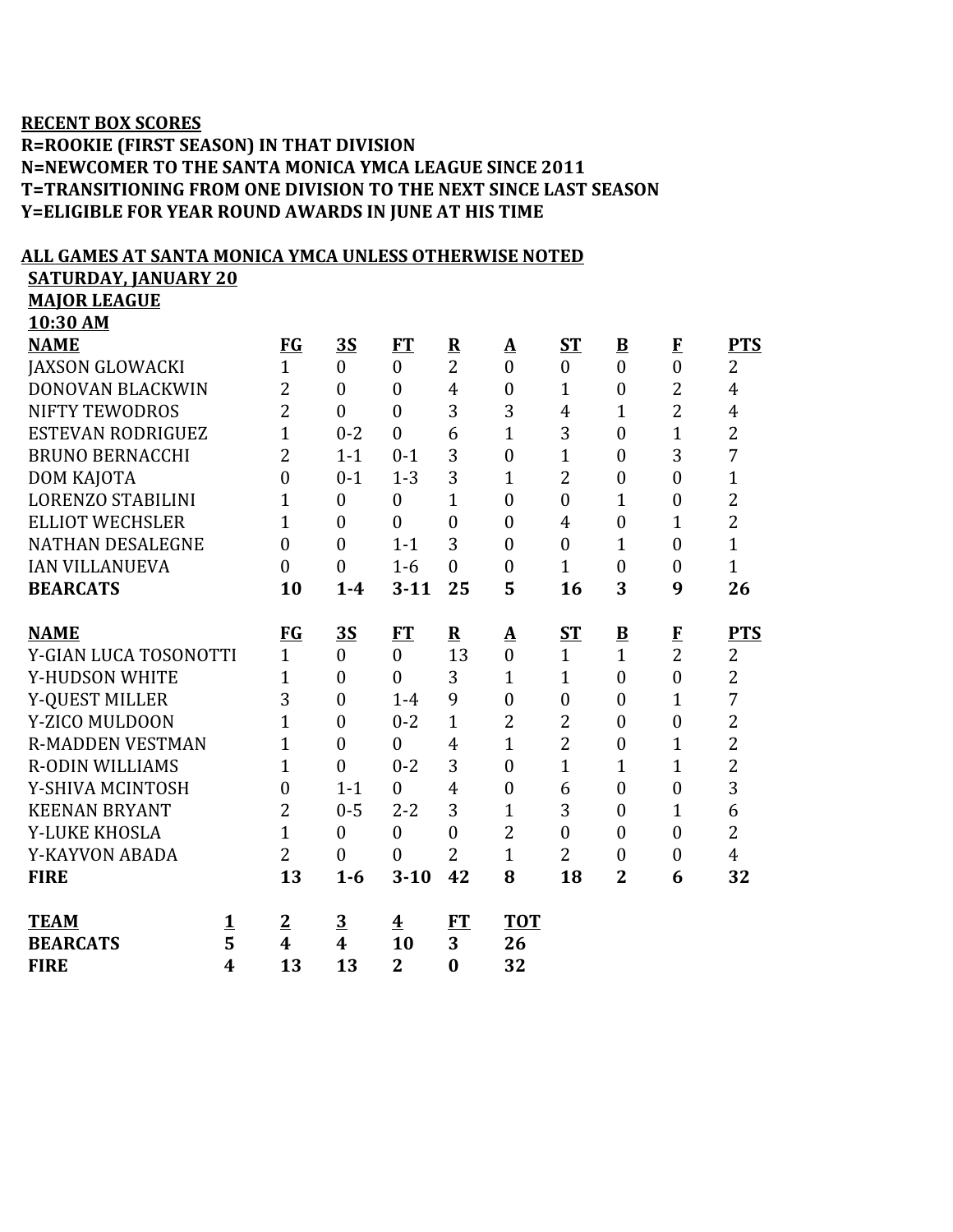| 11:40 AM                                 |          |                  |                         |                         |                         |                        |                  |                          |                  |                |
|------------------------------------------|----------|------------------|-------------------------|-------------------------|-------------------------|------------------------|------------------|--------------------------|------------------|----------------|
| <b>NAME</b>                              |          | <b>FG</b>        | 3S                      | <b>FT</b>               | $\overline{\mathbf{R}}$ | $\Delta$               | $S_{1}$          | $\overline{\mathbf{B}}$  | $\mathbf{F}$     | <b>PTS</b>     |
| Y-EVAN DAGHIGHIAN                        |          | 3                | $0 - 3$                 | $4 - 6$                 | $\overline{2}$          | $\overline{2}$         | $\boldsymbol{0}$ | $\mathbf{1}$             | $\mathbf{0}$     | 10             |
| RTY-JULIAN BAO                           |          | $\overline{2}$   | $\overline{0}$          | $2 - 5$                 | 3                       | $\mathbf{1}$           | $\mathbf{1}$     | $\boldsymbol{0}$         | $\boldsymbol{0}$ | 6              |
| Y-BRUNO PICAZO                           |          | 5                | $1 - 1$                 | $\boldsymbol{0}$        | $\overline{2}$          | $\mathbf{1}$           | $\boldsymbol{0}$ | $\boldsymbol{0}$         | $\mathbf{1}$     | 13             |
| Y-ARIADNI POTAMIANOS                     |          | $\mathbf{1}$     | $\overline{0}$          | $\overline{0}$          | 14                      | $\overline{2}$         | $\mathbf{1}$     | $\boldsymbol{0}$         | $\boldsymbol{0}$ | $\overline{2}$ |
| Y-TOMMY SORADY                           |          | <b>DNP</b>       |                         |                         |                         |                        |                  |                          |                  |                |
| RT-JACOB SUSSMAN                         |          | $\mathbf{1}$     | $\boldsymbol{0}$        | $\mathbf{0}$            | $\boldsymbol{0}$        | $\boldsymbol{0}$       | $\boldsymbol{0}$ | $\boldsymbol{0}$         | $\mathbf{0}$     | $\overline{2}$ |
| Y-LUKAS GREBLIKAS                        |          | $\mathbf{1}$     | $\boldsymbol{0}$        | $0 - 2$                 | 5                       | $\boldsymbol{0}$       | $\boldsymbol{0}$ | $\mathbf{1}$             | $\boldsymbol{0}$ | $\overline{2}$ |
| <b>RTY-NOAH KRATZ</b>                    |          | $\overline{1}$   | $\overline{0}$          | $\boldsymbol{0}$        | $\mathbf{1}$            | $\overline{0}$         | $\boldsymbol{0}$ | $\boldsymbol{0}$         | $\mathbf{1}$     | $\overline{2}$ |
| RTY-ARIEL AFRAMIAN                       |          | <b>DNP</b>       |                         |                         |                         |                        |                  |                          |                  |                |
| Y-GABE AFRAMIAN                          |          | <b>DNP</b>       |                         |                         |                         |                        |                  |                          |                  |                |
| <b>TARHEELS</b>                          |          | 14               | $1-4$                   | $6 - 13$                | 32                      | 6                      | $\mathbf{2}$     | 3                        | $\mathbf{2}$     | 37             |
| <b>NAME</b>                              |          | $FG$             | <u>35</u>               | FT                      | $\overline{\mathbf{R}}$ |                        | ST               | $\underline{\mathbf{B}}$ |                  | <b>PTS</b>     |
| Y-GRIFFINN PINE                          |          | $\mathbf{1}$     | $0 - 1$                 | $\mathbf{0}$            | $\overline{2}$          | $\frac{\mathbf{A}}{1}$ | $\mathbf{0}$     | $\overline{0}$           | $\frac{F}{3}$    | $\overline{2}$ |
| Y-XAILOH HERMOSILLO                      |          | <b>DNP</b>       |                         |                         |                         |                        |                  |                          |                  |                |
| Y-MICHAEL HANASAB                        |          | 6                | $0 - 1$                 | $\mathbf{0}$            | 10                      | $\mathbf{1}$           | $\mathbf{1}$     | $\boldsymbol{0}$         | 3                | 12             |
| <b>RN-KENAAN MAMO</b>                    |          | $\boldsymbol{0}$ | $\overline{0}$          | $1 - 2$                 | $\boldsymbol{0}$        | $\boldsymbol{0}$       | $\boldsymbol{0}$ | $\boldsymbol{0}$         | $\boldsymbol{0}$ | $\mathbf{1}$   |
| Y-JOSH KAPLAN                            |          | 7                | $0 - 1$                 | $1 - 3$                 | 23                      | $\overline{2}$         | 6                | $\overline{2}$           | $\mathbf{1}$     | 15             |
| RN-ARIEL HAROONIAN<br><b>Y-CY BACKEN</b> |          | $\overline{1}$   | $0 - 1$                 | $\mathbf{0}$            | 5                       | $\mathbf{0}$           | $\boldsymbol{0}$ | $\boldsymbol{0}$         | $\overline{4}$   | 2              |
|                                          |          | 3                | $\overline{0}$          | $\theta$                | $\overline{2}$          | $\mathbf{1}$           | $\overline{0}$   | $\boldsymbol{0}$         | $\mathbf{1}$     | 6              |
| RTY-KEATON TEMPLEMAN                     |          | $\overline{1}$   | $0 - 1$                 | $\theta$                | $\boldsymbol{0}$        | $\boldsymbol{0}$       | 2                | $\boldsymbol{0}$         | $\mathbf{0}$     | $\overline{2}$ |
| Y-TIMOSHA MONCHER                        |          | 3                | $2 - 2$                 | $\mathbf{0}$            | 5                       | $\mathbf{1}$           | $\mathbf{1}$     | $\boldsymbol{0}$         | $\mathbf{1}$     | 12             |
| <b>MAVERICKS</b>                         |          | 22               | $2 - 7$                 | $2 - 5$                 | 47                      | 6                      | 11               | $\overline{2}$           | 13               | 52             |
| <b>TEAM</b>                              | <u>1</u> | $\overline{2}$   | $\overline{\mathbf{3}}$ | $\overline{\mathbf{4}}$ | ET                      | <b>TOT</b>             |                  |                          |                  |                |
| <b>TARHEELS</b>                          | 6        | 11               | 8                       | 12                      | $\boldsymbol{0}$        | 37                     |                  |                          |                  |                |
| <b>MAVERICKS</b>                         | 15       | 15               | 12                      | 9                       | $\mathbf{1}$            | 52                     |                  |                          |                  |                |
| 12:50 PM                                 |          |                  |                         |                         |                         |                        |                  |                          |                  |                |
| <b>NAME</b>                              |          | <u>FG</u>        | <u>35</u>               | <u>FT</u>               | $\overline{\mathbf{R}}$ | <u>A</u>               | $ST$             | $\overline{\mathbf{B}}$  | $\bf{F}$         | <b>PTS</b>     |
| Y-LUCA BAINBRIDGE                        |          | $\mathbf{1}$     | $1 - 1$                 | $4 - 4$                 | $\mathbf{1}$            | $\boldsymbol{0}$       | 3                | $\boldsymbol{0}$         | $\mathbf{1}$     | 9              |
| <b>Y-KYLE HABIB</b>                      |          | <b>DNP</b>       |                         |                         |                         |                        |                  |                          |                  |                |
| Y-JACK FROOM                             |          | 2                | $\boldsymbol{0}$        | $\bf{0}$                | 2                       | $\mathbf{1}$           | 4                | $\boldsymbol{0}$         | $\boldsymbol{0}$ | 4              |
| Y-DASH WASSON                            |          | $\overline{2}$   | $\boldsymbol{0}$        | $\boldsymbol{0}$        | $\overline{2}$          | $\overline{2}$         | $\overline{2}$   | $\boldsymbol{0}$         | $\boldsymbol{0}$ | $\overline{4}$ |
| Y-JACK SIMON                             |          | $\mathbf{1}$     | $\boldsymbol{0}$        | $\mathbf{0}$            | 6                       | $\mathbf{1}$           | 3                | $\boldsymbol{0}$         | $\mathbf{1}$     | $\overline{2}$ |
| Y-THEONE GREEN                           |          | $\overline{1}$   | $\overline{0}$          | $\mathbf{0}$            | 4                       | $\mathbf{1}$           | $\boldsymbol{0}$ | $\boldsymbol{0}$         | $\boldsymbol{0}$ | $\overline{2}$ |
| Y-MATT GOLUBITSKY                        |          | 3                | $0 - 1$                 | $0 - 3$                 | 8                       | $\boldsymbol{0}$       | $\boldsymbol{0}$ | $\overline{2}$           | $\overline{2}$   | 6              |
| RN-SEBASTIAN RAMIREZ                     |          | 3                | $0 - 1$                 | $\boldsymbol{0}$        | $\overline{2}$          | $\boldsymbol{0}$       | $\overline{4}$   | $\mathbf{1}$             | $\mathbf{1}$     | 6              |
| RTY-JADEN FISHMAN                        |          | $\overline{4}$   | $\boldsymbol{0}$        | $1 - 2$                 | $\overline{0}$          | 2                      | $\boldsymbol{0}$ | $\boldsymbol{0}$         | $\overline{2}$   | 9              |
| RTY-NATHAN PETROS                        |          | $\mathbf{1}$     | $\boldsymbol{0}$        | $\boldsymbol{0}$        | $\mathbf{1}$            | 2                      | $\mathbf{1}$     | $\mathbf{1}$             | $\boldsymbol{0}$ | $\overline{2}$ |
| <b>LEOPARDS</b>                          |          | 18               | $1 - 3$                 | $5-9$                   | 26                      | 9                      | 17               | 4                        | 7                | 44             |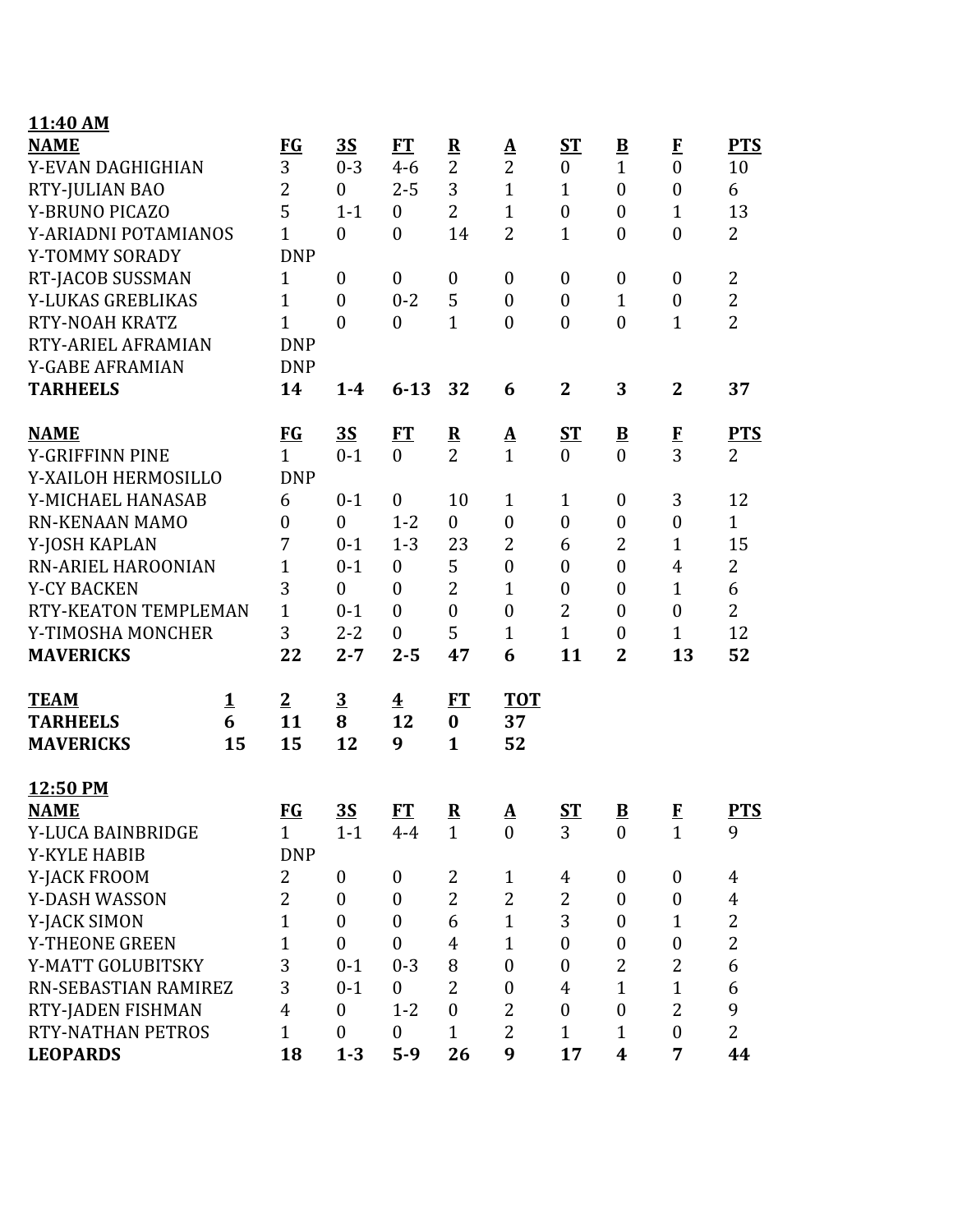| <b>NAME</b>            |             | $FG$             | <u>35</u>           | <b>FT</b>        | ${\bf R}$      | $\underline{\mathbf{A}}$ | $S_{\rm T}$      | $\underline{\mathbf{B}}$ | $\bf{F}$         | <b>PTS</b>        |
|------------------------|-------------|------------------|---------------------|------------------|----------------|--------------------------|------------------|--------------------------|------------------|-------------------|
| Y-GASPAR ANTAL         |             | $\mathbf{1}$     | $\overline{0}$      | $\overline{0}$   | 17             | $\mathbf{1}$             | $\boldsymbol{0}$ | $\mathbf{1}$             | $\mathbf{1}$     | $\overline{2}$    |
| RTY-RODERICK JOHNSON   |             | <b>DNP</b>       |                     |                  |                |                          |                  |                          |                  |                   |
| RTY-CONNOR SULLIVAN    |             | $\mathbf{1}$     | $1 - 3$             | $2 - 2$          | 6              | $\mathbf{1}$             | 2                | $\boldsymbol{0}$         | 2                | 7                 |
| <b>Y-ELI ENG</b>       |             | $\overline{0}$   | $1-4$               | $\boldsymbol{0}$ | $\overline{2}$ | $\boldsymbol{0}$         | $\mathbf{1}$     | $\boldsymbol{0}$         | $\mathbf{1}$     | 3                 |
| R-JOSH BIRNBACH        |             | $\boldsymbol{0}$ | $\mathbf{0}$        | $1-6$            | 3              | $\overline{0}$           | $\boldsymbol{0}$ | $\overline{0}$           | $\overline{0}$   | $\mathbf{1}$      |
| RN-MILLION MESFIN      |             | $\boldsymbol{0}$ | $\mathbf{0}$        | $1 - 5$          | $\mathbf 1$    | $\mathbf{0}$             | $\boldsymbol{0}$ | $\boldsymbol{0}$         | $\boldsymbol{0}$ | $\mathbf{1}$      |
| <b>Y-SAM RUBIN</b>     |             | 3                | $2 - 5$             | $0 - 2$          | 6              | $\boldsymbol{0}$         | 3                | $\boldsymbol{0}$         | $\boldsymbol{0}$ | 12                |
| Y-BRAYDEN STOLL        |             | $\overline{2}$   | $\boldsymbol{0}$    | $1 - 2$          | $\mathbf{1}$   | $\mathbf{0}$             | 3                | $\boldsymbol{0}$         | $\boldsymbol{0}$ | 5                 |
| Y-MILYON MITCHELL      |             | <b>DNP</b>       |                     |                  |                |                          |                  |                          |                  |                   |
| Y-ORLANDO SANDOVAL     |             | $\boldsymbol{0}$ | $\boldsymbol{0}$    | $1 - 6$          | $\mathbf{1}$   | $\mathbf{1}$             | $\boldsymbol{0}$ | $\mathbf{1}$             | $\boldsymbol{0}$ | $\mathbf{1}$      |
| <b>WARRIORS</b>        |             | 7                | $4 - 12$            | $6 - 23$         | 37             | 3                        | 9                | $\overline{2}$           | 6                | 32                |
| <b>TEAM</b>            | $\mathbf 1$ | $\overline{2}$   | $\overline{3}$      |                  | ET             | <b>TOT</b>               |                  |                          |                  |                   |
| <b>LEOPARDS</b>        | 17          | 12               | 10                  | $\frac{4}{5}$    | $\bf{0}$       | 44                       |                  |                          |                  |                   |
| <b>WARRIORS</b>        | 4           | 7                | 10                  | 8                | 3              | 32                       |                  |                          |                  |                   |
| <b>MINOR LEAGUE</b>    |             |                  |                     |                  |                |                          |                  |                          |                  |                   |
| 2:00 PM                |             |                  |                     |                  |                |                          |                  |                          |                  |                   |
| <b>NAME</b>            |             | $FG$             | <u>35</u>           | ET               | ${\bf R}$      | $\underline{\mathbf{A}}$ | <u>ST</u>        | $\underline{\mathbf{B}}$ | $\bf{F}$         | <b>PTS</b>        |
| Y-KENNETH KUN          |             |                  | $\mathbf{1}$        | $\overline{0}$   | $1 - 2$        | 5                        | $\mathbf{1}$     | $\overline{0}$           | $\overline{0}$   | 3<br>$\mathbf{0}$ |
| <b>EMMETT MILES</b>    |             | <b>DNP</b>       |                     |                  |                |                          |                  |                          |                  |                   |
| Y-CLARK ELLIOT         |             | 3                | $2 - 7$             | $\boldsymbol{0}$ | 6              | $\boldsymbol{0}$         | 2                | $\mathbf{1}$             | $\mathbf{1}$     | 12                |
| Y-ARJUN MCINTOSH       |             | $\boldsymbol{0}$ | $\boldsymbol{0}$    | $1-6$            | $\overline{0}$ | $\boldsymbol{0}$         | $\mathbf{1}$     | $\boldsymbol{0}$         | $\boldsymbol{0}$ | $\mathbf{1}$      |
| <b>Y-ALEX WRAY</b>     |             | $\overline{0}$   | $\boldsymbol{0}$    | $1-6$            | $\overline{4}$ | $\mathbf{1}$             | $\boldsymbol{0}$ | 2                        | $\overline{2}$   | $\mathbf{1}$      |
| Y-JOE FARZAM           |             | $\overline{0}$   | $\boldsymbol{0}$    | $1 - 2$          | 10             | $\mathbf{0}$             | $\overline{2}$   | $\mathbf{1}$             | $\overline{0}$   | $\mathbf{1}$      |
| <b>Y-BEN FARZAM</b>    |             | <b>DNP</b>       |                     |                  |                |                          |                  |                          |                  |                   |
| <b>Y-MILES AGUILAR</b> |             | $\boldsymbol{0}$ | $0 - 1$             | $1 - 3$          | 7              | $\boldsymbol{0}$         | $\mathbf{1}$     | 1                        | 1                | $\mathbf{1}$      |
| Y-SHERWIN SHAHRABI     |             | $\mathbf{1}$     | $\boldsymbol{0}$    | $\boldsymbol{0}$ | 10             | $\mathbf{1}$             | $\boldsymbol{0}$ | 3                        | $\boldsymbol{0}$ | $\overline{2}$    |
| Y-JOEY LITTLE          |             | 4                | $0 - 3$             | $\boldsymbol{0}$ | 4              | $\boldsymbol{0}$         | $\overline{7}$   | $\boldsymbol{0}$         | $\boldsymbol{0}$ | 8                 |
| <b>REDHAWKS</b>        |             | 9                | $2 - 11$            | $5-19$           | 46             | 3                        | 13               | 8                        | 5                | 29                |
| <b>NAME</b>            |             | <b>FG</b>        | 3S                  | <b>FT</b>        | ${\bf R}$      | <u>A</u>                 | <u>ST</u>        | $\mathbf{B}$             | $\mathbf{F}$     | <b>PTS</b>        |
| <b>Y-TYLER XIE</b>     |             | $\overline{0}$   | $\overline{0}$      | $1 - 3$          | $\overline{2}$ | $\mathbf{1}$             | $\overline{0}$   | $\mathbf{1}$             | $\mathbf{0}$     | $\mathbf{1}$      |
| Y-DASH HANSFORD        |             | $\theta$         | $0 - 1$             | $1 - 3$          | 5              | $\mathbf{1}$             | $\boldsymbol{0}$ | $\theta$                 | $\theta$         | $\mathbf{1}$      |
| Y-BELLA MUSSI-NELSON   |             | <b>DNP</b>       |                     |                  |                |                          |                  |                          |                  |                   |
| Y-HALLIE BUJAKE        |             | <b>DNP</b>       |                     |                  |                |                          |                  |                          |                  |                   |
| <b>Y-ANDE DALY</b>     |             | $\mathbf{1}$     | $\mathbf{0}$        | $\boldsymbol{0}$ | $\overline{2}$ | $\mathbf{0}$             | 2                | $\mathbf{0}$             | $\mathbf{1}$     | 2                 |
| Y-NATASHA KOHLI        |             | 3                | $\mathbf{0}$        | $1 - 2$          | 6              | $\mathbf{0}$             | $\overline{2}$   | $\boldsymbol{0}$         | $\overline{0}$   | $\overline{7}$    |
| Y-ARMAAN KOHLI         |             |                  | <b>DNP-ATTENDED</b> |                  |                |                          |                  |                          |                  |                   |
| Y-JARED OLIVER         |             | $\boldsymbol{0}$ | $\boldsymbol{0}$    | $3 - 6$          | 8              | $\mathbf{0}$             | $\mathbf{1}$     | $\boldsymbol{0}$         | $\boldsymbol{0}$ | 3                 |
| RTY-ZOE DEBENNING      |             | $\boldsymbol{0}$ | $\overline{0}$      | $1 - 3$          | 5              | $\boldsymbol{0}$         | $\overline{2}$   | $\boldsymbol{0}$         | $\overline{2}$   | $\mathbf{1}$      |
| <b>R-LEVI TITLE</b>    |             | $\boldsymbol{0}$ | $\mathbf{0}$        | $1-6$            | 3              | $\mathbf{0}$             | $\mathbf{1}$     | $\overline{0}$           | $\boldsymbol{0}$ | $\mathbf{1}$      |
| <b>ORANGE STARS</b>    |             | 4                | $0 - 1$             | $8 - 23$         | 31             | 2                        | 8                | $\mathbf{1}$             | 3                | 16                |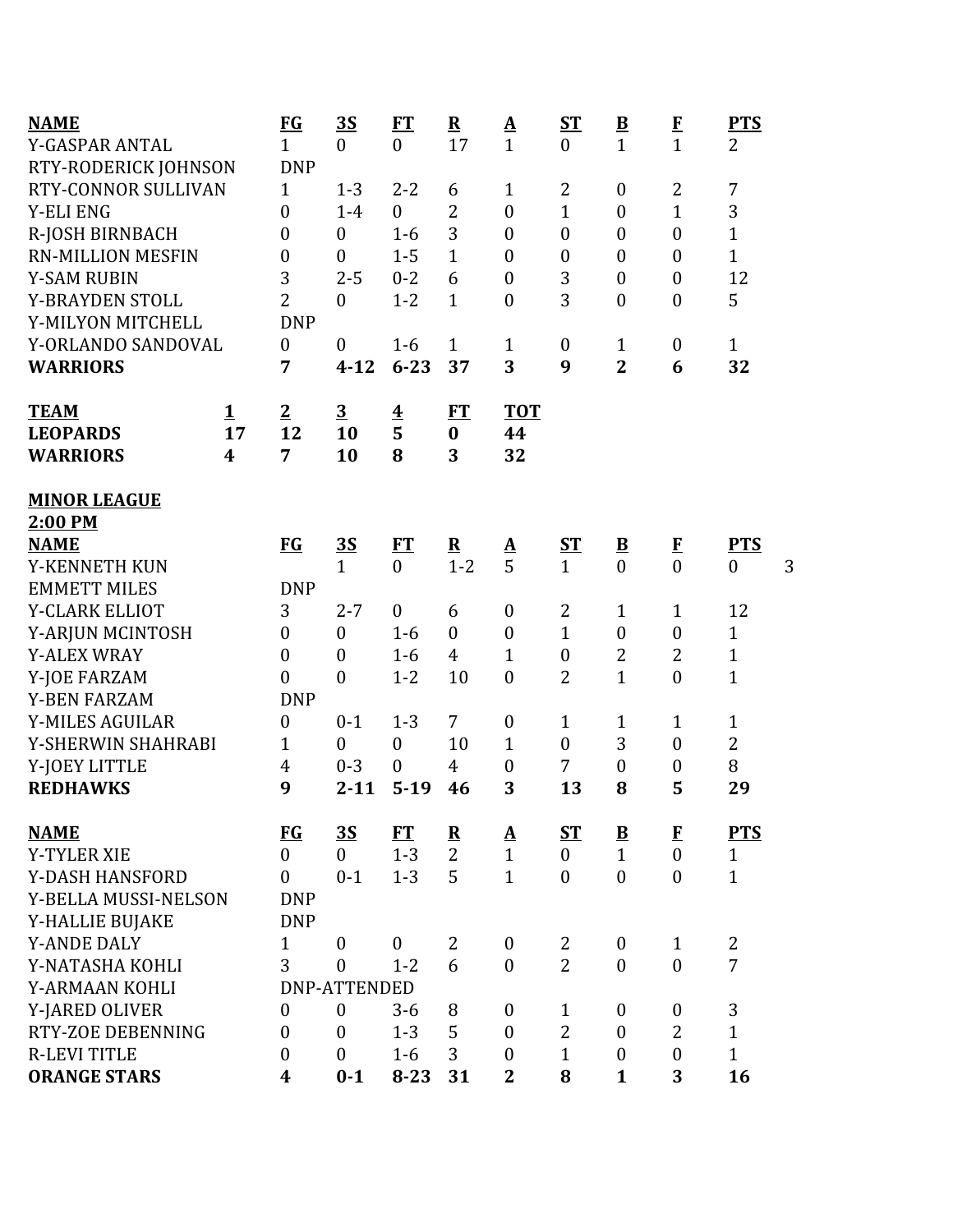| <b>TEAM</b><br><b>REDHAWKS</b>               | $\mathbf{1}$<br>3 | $\overline{2}$<br>9 | $\overline{3}$<br>$\overline{2}$ | $\overline{\mathbf{4}}$<br>11 | ET<br>4          | <b>TOT</b><br>29  |                  |                         |                  |                  |              |
|----------------------------------------------|-------------------|---------------------|----------------------------------|-------------------------------|------------------|-------------------|------------------|-------------------------|------------------|------------------|--------------|
| <b>ORANGE STARS</b>                          | $\bf{0}$          | 5                   | 4                                | 3                             | $\boldsymbol{4}$ | 16                |                  |                         |                  |                  |              |
|                                              |                   |                     |                                  |                               |                  |                   |                  |                         |                  |                  |              |
| <b>BANTAM LEAGUE</b>                         |                   |                     |                                  |                               |                  |                   |                  |                         |                  |                  |              |
| 3:10 PM                                      |                   |                     |                                  |                               |                  |                   |                  |                         |                  |                  |              |
| <b>NAME</b>                                  |                   | <b>FG</b>           | 3S                               | FT                            | ${\bf R}$        | $\Delta$          | <u>ST</u>        | $\overline{\mathbf{B}}$ | $\bf{F}$         | <b>PTS</b>       |              |
| Y-ASHER ZACZEPINSKI                          |                   | $\mathbf{1}$        | $\mathbf{0}$                     | $\overline{0}$                | 3                | $\mathbf{0}$      | $\overline{2}$   | $\mathbf{0}$            | $\overline{0}$   | 2                |              |
| Y-ISABELLA V. BILDERBEEK                     |                   | $\mathbf{0}$        | $\mathbf{0}$                     | $1 - 2$                       | 5                | $\theta$          | $\mathbf{1}$     | $\mathbf{1}$            | $\mathbf{0}$     | $\mathbf{1}$     |              |
| Y-BEN VAN BILDERBEEK                         |                   | $\overline{2}$      | $\boldsymbol{0}$                 | $0 - 2$                       | 15               | $\boldsymbol{0}$  | $\overline{7}$   | $\mathbf{0}$            | $\mathbf{1}$     | $\overline{4}$   |              |
| Y-MARKO ZELENOVIC                            |                   | $\mathbf{1}$        | $\overline{0}$                   | $0 - 2$                       | 8                | $\mathbf{0}$      | $\overline{4}$   | $\mathbf{0}$            | $\mathbf{0}$     | $\overline{2}$   |              |
| <b>Y-ARI CANDELA</b>                         |                   | <b>DNP</b>          |                                  |                               |                  |                   |                  |                         |                  |                  |              |
| Y-KYOKO BERNET-MILLAN                        |                   | <b>DNP</b>          |                                  |                               |                  |                   |                  |                         |                  |                  |              |
| Y-BEN STEELMAN                               |                   | $\mathbf{0}$        | $\boldsymbol{0}$                 | $1-6$                         | 9                | $\boldsymbol{0}$  | $\mathbf{1}$     | $\mathbf{1}$            | $\boldsymbol{0}$ | $\mathbf{1}$     |              |
| Y-IVAN GATYNYA                               |                   |                     | $\overline{0}$                   | $\overline{0}$                | $1-4$            | $\overline{2}$    | $\overline{0}$   | $\theta$                | $\theta$         | $\boldsymbol{0}$ | $\mathbf{1}$ |
| Y-RIVER ZELENOVIC                            |                   | $\boldsymbol{0}$    | $\overline{0}$                   | $\mathbf{0}$                  | $\mathbf{1}$     | $\overline{0}$    | $\overline{0}$   | $\boldsymbol{0}$        | $\boldsymbol{0}$ | $\boldsymbol{0}$ |              |
| <b>SCORPIONS</b>                             |                   | 4                   | $\bf{0}$                         | $3 - 16$                      | 43               | $\bf{0}$          | 15               | $\overline{2}$          | $\mathbf{1}$     | 11               |              |
|                                              |                   |                     |                                  |                               |                  |                   |                  |                         |                  |                  |              |
| <b>NAME</b>                                  |                   | <b>FG</b>           | <b>3S</b>                        | FT                            | ${\bf R}$        | $\mathbf{\Delta}$ | <b>ST</b>        | $\mathbf{B}$            | $\mathbf{F}$     | <b>PTS</b>       |              |
| RTY-ETHAN KASHANIAN                          |                   | <b>DNP</b>          |                                  |                               |                  |                   |                  |                         |                  |                  |              |
| Y-AARAV ASNANI                               |                   | <b>DNP</b>          |                                  |                               |                  |                   |                  |                         |                  |                  |              |
| <b>RN-MAX WILSON</b>                         |                   | $\overline{0}$      | $\boldsymbol{0}$                 | $1 - 2$                       | $\mathbf{0}$     | $\boldsymbol{0}$  | $\boldsymbol{0}$ | $\boldsymbol{0}$        | $\boldsymbol{0}$ | $\mathbf{1}$     |              |
| Y-NOAH MCLAURIN                              |                   | $\overline{2}$      | $\overline{0}$                   | $\boldsymbol{0}$              | 10               | $\boldsymbol{0}$  | $\overline{2}$   | $\overline{2}$          | $\mathbf{1}$     | $\overline{4}$   |              |
| <b>RN-SAUL SENE</b>                          |                   | <b>DNP</b>          |                                  |                               |                  |                   |                  |                         |                  |                  |              |
| <b>Y-RYAN CHAMBERS</b>                       |                   | $\mathbf{1}$        | $0 - 1$                          | $\mathbf{0}$                  | $\mathbf{1}$     | $\theta$          | $\boldsymbol{0}$ | $\mathbf{1}$            | $\mathbf{1}$     | $\overline{2}$   |              |
| Y-ANTONIO RODRIGUEZ                          |                   | $\mathbf{1}$        | $0 - 2$                          | $\boldsymbol{0}$              | 9                | $\mathbf{1}$      | $\boldsymbol{0}$ | $\mathbf{0}$            | $\mathbf{1}$     | $\overline{2}$   |              |
| <b>RN-LEO EASTWOOD</b>                       |                   | $\theta$            | $\boldsymbol{0}$                 | $1 - 1$                       | 6                | $\theta$          | $\mathbf{1}$     | $\boldsymbol{0}$        | $\mathbf{1}$     | $\mathbf{1}$     |              |
| RTY-JOSEPH ZAK                               |                   | <b>DNP</b>          |                                  |                               |                  |                   |                  |                         |                  |                  |              |
| RN-LUCA GHERMEZIAN                           |                   | $\mathbf{0}$        | $\boldsymbol{0}$                 | $1 - 3$                       | 5                | $\boldsymbol{0}$  | $\boldsymbol{0}$ | $\boldsymbol{0}$        | $\boldsymbol{0}$ | $\mathbf{1}$     |              |
| <b>ROCKETS</b>                               |                   | $\boldsymbol{4}$    | $0 - 3$                          | $3 - 6$                       | 31               | $\mathbf{1}$      | 3                | 3                       | $\boldsymbol{4}$ | 11               |              |
|                                              |                   |                     |                                  |                               |                  |                   |                  |                         |                  |                  |              |
| <b>TEAM</b>                                  | 1                 | $\overline{2}$      | $\overline{\mathbf{3}}$          | $\overline{\textbf{4}}$       | FT               | <b>TOT</b>        |                  |                         |                  |                  |              |
| <b>SCORPIONS</b>                             | $\bf{0}$          | $\overline{2}$      | $\overline{2}$                   | 4                             | 3                | 11                |                  |                         |                  |                  |              |
| <b>ROCKETS</b>                               | $\overline{2}$    | $\bf{0}$            | 5                                | $\overline{2}$                | $\overline{2}$   | 11                |                  |                         |                  |                  |              |
| <b>NOTE, DOCKETS WON DECULATION CAME Q Q</b> |                   |                     |                                  |                               |                  |                   |                  |                         |                  |                  |              |

**NOTE:** ROCKETS WON REGULATION GAME 9-8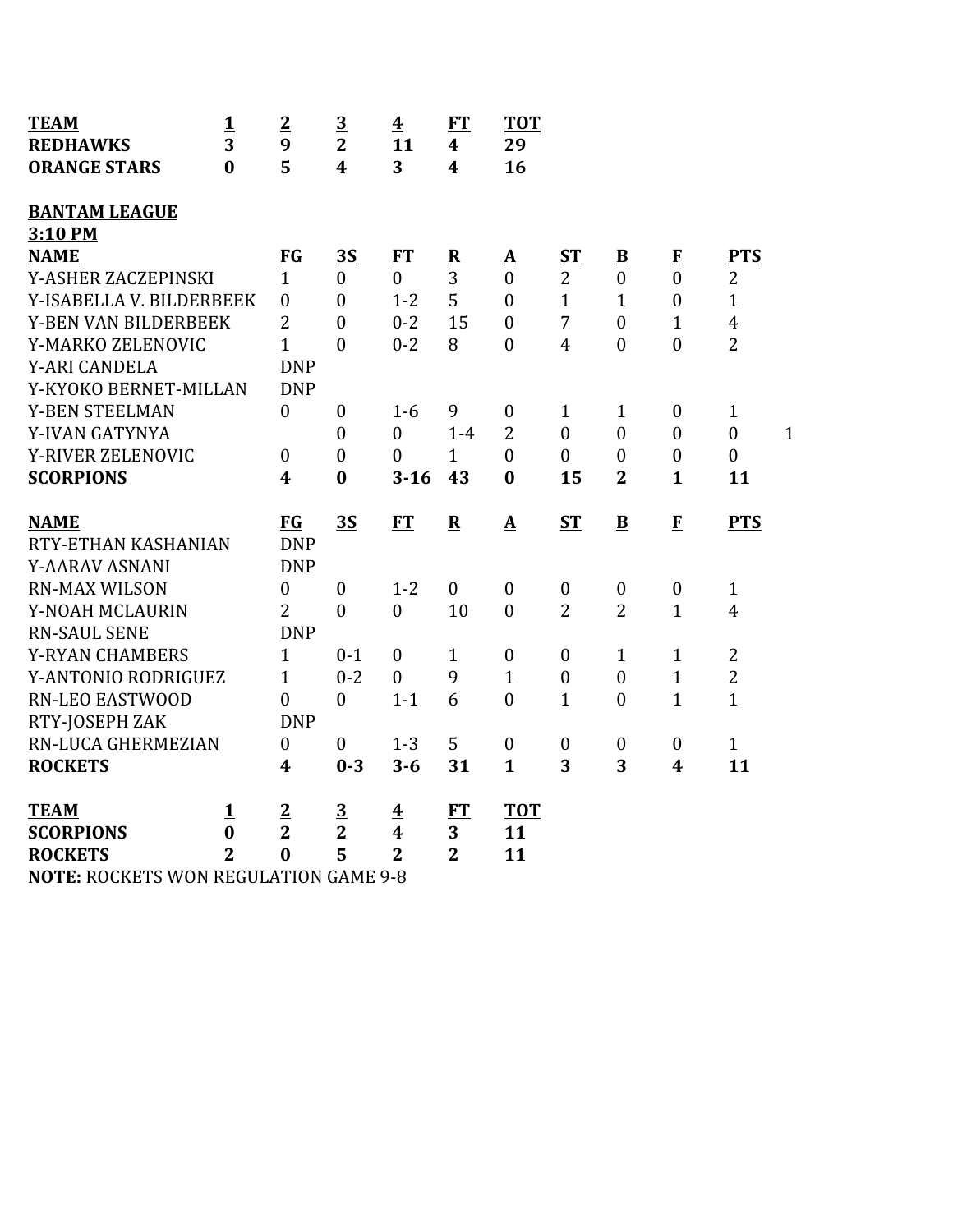| 4:20 PM                  |                |                  |                  |                         |                           |                            |                  |                          |                              |                     |              |
|--------------------------|----------------|------------------|------------------|-------------------------|---------------------------|----------------------------|------------------|--------------------------|------------------------------|---------------------|--------------|
| <b>NAME</b>              |                | <b>FG</b>        | <u>35</u>        | FT                      | ${\bf R}$                 | $\Delta$                   | $S_{1}$          | $\underline{\mathbf{B}}$ | $\bf{F}$                     | <b>PTS</b>          |              |
| <b>RTY-AIDEN LIN</b>     |                | $\mathbf{1}$     | $\overline{0}$   | $\boldsymbol{0}$        | $\mathbf{1}$              | $\overline{2}$             | $\boldsymbol{0}$ | $\boldsymbol{0}$         | $\overline{0}$               | 2                   |              |
| <b>Y-AHSER ENG</b>       |                | $\boldsymbol{0}$ | $\boldsymbol{0}$ | $1 - 1$                 | 3                         | $\mathbf{1}$               | $\boldsymbol{0}$ | $\boldsymbol{0}$         | $\boldsymbol{0}$             | $\mathbf{1}$        |              |
| <b>RN-MATEO POLSTER</b>  |                | $\boldsymbol{0}$ | $\boldsymbol{0}$ | $1 - 5$                 | $\overline{2}$            | $\mathbf{1}$               | 1                | $\boldsymbol{0}$         | $\mathbf{1}$                 | $\mathbf{1}$        |              |
| Y-PARKER CAPPICCILLE     |                | 8                | $\overline{0}$   | $\boldsymbol{0}$        | 6                         | $\boldsymbol{0}$           | 5                | $\boldsymbol{0}$         | $\overline{1}$               | 16                  |              |
| Y-VALENTINO POLLACK      |                | <b>DNP</b>       |                  |                         |                           |                            |                  |                          |                              |                     |              |
| Y-OSCAR HUGHES           |                | $\mathbf{1}$     | $\boldsymbol{0}$ | $\boldsymbol{0}$        | $\boldsymbol{0}$          | $\boldsymbol{0}$           | $\boldsymbol{0}$ | $\boldsymbol{0}$         | $\boldsymbol{0}$             | 2                   |              |
| Y-MAX BARACY             |                | $\boldsymbol{0}$ | $\boldsymbol{0}$ | $1 - 3$                 | 5                         | $\mathbf{1}$               | $\mathbf{1}$     | $\boldsymbol{0}$         | $\boldsymbol{0}$             | $\mathbf{1}$        |              |
| <b>R-BENJAMIN CANTOR</b> |                | $\overline{0}$   | $\boldsymbol{0}$ | $1 - 3$                 | $\boldsymbol{0}$          | $\mathbf{1}$               | 2                | $\boldsymbol{0}$         | $\overline{0}$               | $\mathbf{1}$        |              |
| Y-DAGMAWI AYELE          |                | $\overline{2}$   | $\boldsymbol{0}$ | $\boldsymbol{0}$        | 12                        | $\boldsymbol{0}$           | $\boldsymbol{0}$ | $\boldsymbol{0}$         | $\boldsymbol{0}$             | $\overline{4}$      |              |
| Y-AMIR JAHROMI           |                |                  | $\boldsymbol{0}$ | $\overline{0}$          | $1-4$                     | 5                          | $\boldsymbol{0}$ | $\boldsymbol{0}$         | $\boldsymbol{0}$             | $\boldsymbol{0}$    | $\mathbf{1}$ |
| <b>TYPHOON</b>           |                | 12               | $\boldsymbol{0}$ | $5 - 16$                | 34                        | 6                          | 9                | $\bf{0}$                 | $\overline{2}$               | 29                  |              |
|                          |                |                  |                  |                         |                           |                            |                  |                          |                              |                     |              |
| <b>NAME</b>              |                | <u>FG</u>        | <u>35</u>        | <u>FT</u>               | $\overline{\mathbf{R}}$   | ${\bf A}$                  | <u>ST</u>        | $\overline{\mathbf{B}}$  | $\mathbf{F}$                 | <b>PTS</b>          |              |
| Y-JADEN SUJAN            |                | $\overline{2}$   | $\overline{0}$   | $\overline{0}$          | $\mathbf{1}$              | $\mathbf{0}$               | $\mathbf{1}$     | $\overline{0}$           | $\overline{0}$               | 4                   |              |
| Y-AMELIA MOROVICH-HESS   |                | $\boldsymbol{0}$ | $\boldsymbol{0}$ | $1 - 3$                 | $\overline{2}$            | $\boldsymbol{0}$           | $\mathbf{1}$     | $\boldsymbol{0}$         | $\mathbf{1}$                 | $\mathbf{1}$        |              |
| <b>AIDAN MAN</b>         |                | $\boldsymbol{0}$ | $\boldsymbol{0}$ | $1-6$                   | 3                         | $\boldsymbol{0}$           | $\boldsymbol{0}$ | $\boldsymbol{0}$         | $\mathbf 1$                  | $\mathbf 1$         |              |
| Y-GRYFFIN GLOWACKI       |                | 0                | $\boldsymbol{0}$ | $1 - 2$                 | 5                         | $\boldsymbol{0}$           | $\boldsymbol{0}$ | $\boldsymbol{0}$         | $\boldsymbol{0}$             | 1                   |              |
| <b>RN-ALEX SEGIL</b>     |                | 0                | $\boldsymbol{0}$ | $1-6$                   | $\mathbf{1}$              | $\boldsymbol{0}$           | $\boldsymbol{0}$ | $\boldsymbol{0}$         | $\boldsymbol{0}$             | $\mathbf{1}$        |              |
| <b>Y-ALEX MA</b>         |                | 1                | $\boldsymbol{0}$ | $\boldsymbol{0}$        | $\overline{2}$            | $\mathbf{1}$               | $\boldsymbol{0}$ | $\boldsymbol{0}$         | $\boldsymbol{0}$             | $\overline{2}$      |              |
| <b>R-PARKER KESLOW</b>   |                | 0                | $\boldsymbol{0}$ | $1 - 2$                 | $\boldsymbol{0}$          | $\mathbf{1}$               | 2                | $\mathbf{1}$             | $\boldsymbol{0}$             | $\mathbf{1}$        |              |
| Y-ROHAN SUJAN            |                | $\overline{2}$   | $\boldsymbol{0}$ | $\boldsymbol{0}$        | 5                         | $\boldsymbol{0}$           | $\mathbf{1}$     | $\boldsymbol{0}$         | $\boldsymbol{0}$             | $\overline{4}$      |              |
| Y-JAKE KAZERANI          |                | $\boldsymbol{0}$ | $\boldsymbol{0}$ | $1-4$                   | 3                         | $\mathbf 1$                | $\boldsymbol{0}$ | $\mathbf{1}$             | $\boldsymbol{0}$             | $\mathbf{1}$        |              |
| Y-KAYRA SANAR            |                | $\overline{2}$   | $\boldsymbol{0}$ | $\boldsymbol{0}$        | $\overline{2}$            | $\mathbf{1}$               | $\boldsymbol{0}$ | $\boldsymbol{0}$         | $\boldsymbol{0}$             | $\overline{4}$      |              |
| <b>DRAGONS</b>           |                | 7                | $\bf{0}$         | $6 - 23$                | 24                        | 3                          | 5                | $\overline{2}$           | $\mathbf{2}$                 | 20                  |              |
|                          |                |                  |                  |                         |                           |                            |                  |                          |                              |                     |              |
| <b>TEAM</b>              | <u>1</u>       | $\frac{2}{8}$    | $\overline{3}$   | $\overline{\textbf{4}}$ | FT                        | <b>TOT</b>                 |                  |                          |                              |                     |              |
| <b>TYPHOON</b>           | $\overline{2}$ |                  | 8                | 6                       | 5                         | 29                         |                  |                          |                              |                     |              |
| <b>DRAGONS</b>           | 4              | 6                | $\overline{2}$   | $\overline{2}$          | 6                         | 20                         |                  |                          |                              |                     |              |
| 5:30 PM                  |                |                  |                  |                         |                           |                            |                  |                          |                              |                     |              |
| <b>NAME</b>              |                | <b>FG</b>        | $\overline{35}$  | <b>FT</b>               |                           |                            | $S_{\rm T}$      | $\underline{\mathbf{B}}$ |                              | <b>PTS</b>          |              |
| RTY-JAMES COOK           |                | $\overline{0}$   | $\overline{0}$   | $1-6$                   | ${\bf R}$<br>$\mathbf{1}$ | $\Delta$<br>$\overline{0}$ | $\mathbf{1}$     | $\boldsymbol{0}$         | $\mathbf{F}$<br>$\mathbf{0}$ | $\mathbf{1}$        |              |
| RN-TRAJAN BOOKER         |                | $\boldsymbol{0}$ | $\boldsymbol{0}$ | $1 - 2$                 | $\boldsymbol{0}$          | $\boldsymbol{0}$           | 1                | $\boldsymbol{0}$         | $\boldsymbol{0}$             |                     |              |
| Y-LEO MOONEY             |                | 1                | $\boldsymbol{0}$ | $\boldsymbol{0}$        | 3                         |                            | 3                | $\mathbf{1}$             | $\overline{2}$               | 1<br>$\overline{c}$ |              |
|                          |                |                  |                  |                         |                           | 1                          |                  |                          | $\overline{4}$               |                     |              |
| <b>JACK PHELAN</b>       |                | $\boldsymbol{0}$ | $\boldsymbol{0}$ | $1-6$                   | $\mathbf 1$               | $\boldsymbol{0}$           | $\boldsymbol{0}$ | $\boldsymbol{0}$         |                              | $\mathbf{1}$        |              |
| Y-CHARLIE MILES          |                | 0                | $\boldsymbol{0}$ | $1 - 7$                 | $\overline{2}$            | $\boldsymbol{0}$           | $\mathbf{1}$     | $\boldsymbol{0}$         | $\boldsymbol{0}$             | $\mathbf{1}$        |              |
| Y-ROWAN BOOHER           |                | 1                | $\boldsymbol{0}$ | $\boldsymbol{0}$        | $\mathbf{1}$              | $\mathbf{0}$               | 1                | $\boldsymbol{0}$         | 1                            | $\overline{c}$      |              |
| RTY-ANNIKA COOK          |                | $\overline{0}$   | $\boldsymbol{0}$ | $1 - 5$                 | 1                         | $\boldsymbol{0}$           | $\boldsymbol{0}$ | $\boldsymbol{0}$         | $\mathbf{1}$                 | $\mathbf{1}$        |              |
| <b>RN-RYKER DEEGE</b>    |                | 1                | $\boldsymbol{0}$ | $\boldsymbol{0}$        | 1                         | $\boldsymbol{0}$           | $\boldsymbol{0}$ | $\boldsymbol{0}$         | $\boldsymbol{0}$             | $\overline{2}$      |              |
| Y-T.J. TURNER            |                | $\overline{0}$   | $\boldsymbol{0}$ | $1 - 5$                 | $\mathbf{1}$              | $\mathbf{0}$               | $\boldsymbol{0}$ | $\overline{0}$           | 3                            | $\mathbf{1}$        |              |
| Y-KAHLO LEMOND           |                | $\boldsymbol{0}$ | $\boldsymbol{0}$ | $1-6$                   | 3                         | $\mathbf{0}$               | $\boldsymbol{0}$ | $\boldsymbol{0}$         | $\boldsymbol{0}$             | $\mathbf{1}$        |              |
| <b>FOXES</b>             |                | 3                | $\boldsymbol{0}$ | $7 - 37$                | 14                        | $\mathbf{1}$               | 7                | $\mathbf{1}$             | 11                           | 13                  |              |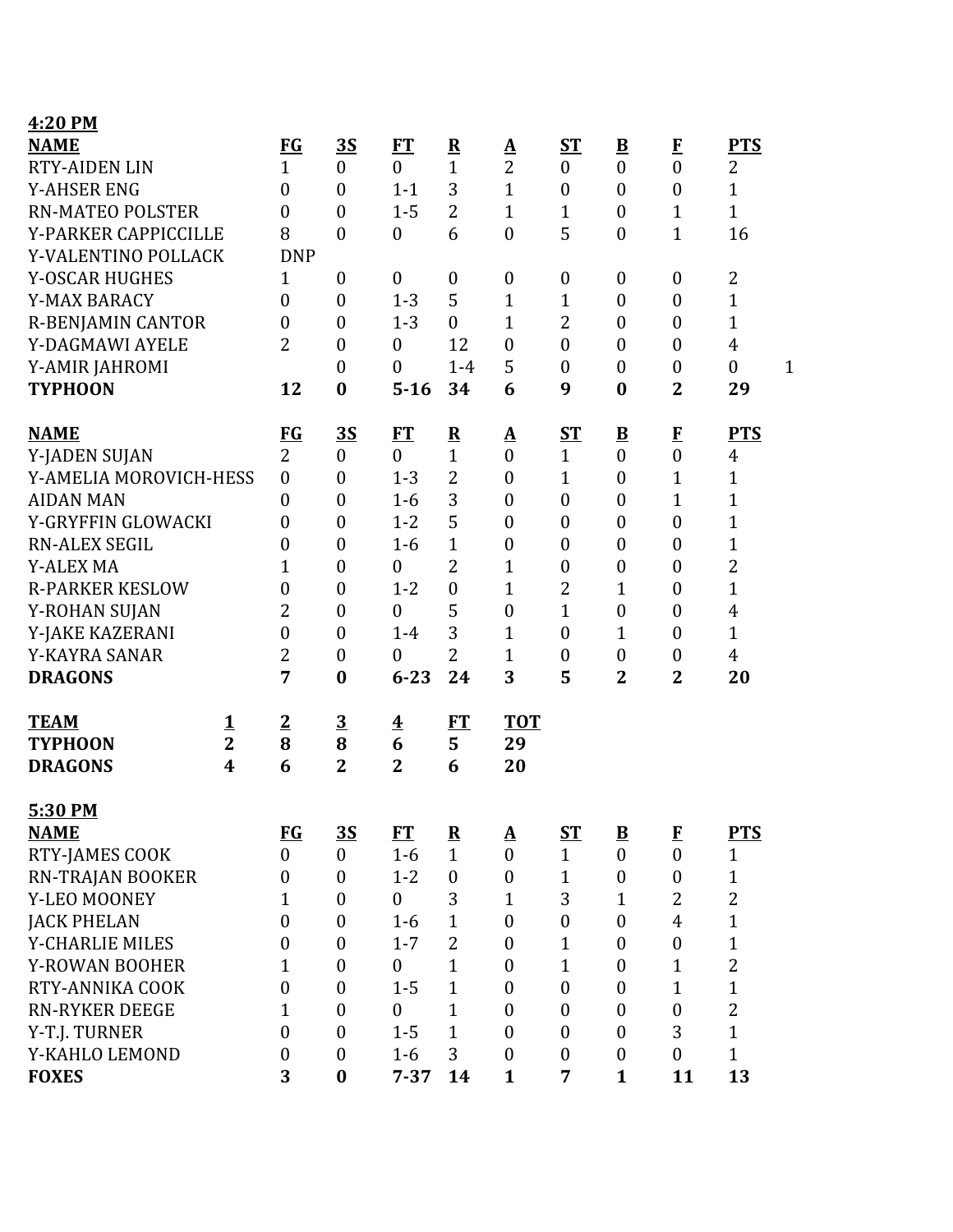| <b>NAME</b>              |                  | <u>FG</u>        | <u>3S</u>               | FT                      | $\overline{\mathbf{R}}$ | <u>A</u>         | ST               | $\overline{\mathbf{B}}$  | $\bf{F}$         | <b>PTS</b>     |
|--------------------------|------------------|------------------|-------------------------|-------------------------|-------------------------|------------------|------------------|--------------------------|------------------|----------------|
| RN-JULIAN WEINERMAN      |                  | $\boldsymbol{0}$ | $\boldsymbol{0}$        | $1 - 3$                 | $\overline{4}$          | $\boldsymbol{0}$ | $\mathbf{1}$     | $\boldsymbol{0}$         | $\overline{0}$   | $\mathbf{1}$   |
| <b>R-LANDON BROIHIER</b> |                  | $\mathbf{1}$     | $\boldsymbol{0}$        | $\mathbf{0}$            | $\overline{2}$          | $\boldsymbol{0}$ | $\boldsymbol{0}$ | $\boldsymbol{0}$         | $\boldsymbol{0}$ | $\overline{2}$ |
| RTY-AYSU AGHAYEVA        |                  | $\boldsymbol{0}$ | $\overline{0}$          | $1-6$                   | 3                       | $\mathbf{0}$     | $\boldsymbol{0}$ | $\boldsymbol{0}$         | $\mathbf{1}$     | $\overline{1}$ |
| Y-ELIOT MAMEDOV          |                  | <b>DNP</b>       |                         |                         |                         |                  |                  |                          |                  |                |
| <b>R-HARRY TITLE</b>     |                  | 0                | $\boldsymbol{0}$        | $1 - 6$                 | $\boldsymbol{0}$        | $\boldsymbol{0}$ | $\boldsymbol{0}$ | $\boldsymbol{0}$         | $\boldsymbol{0}$ | $\mathbf{1}$   |
| Y-GUY SIKORA             |                  | $\mathbf{1}$     | $\boldsymbol{0}$        | $1 - 2$                 | 3                       | $\boldsymbol{0}$ | $\mathbf{1}$     | $\mathbf{1}$             | $\mathbf{1}$     | 3              |
| Y-MOSES DEBENNING        |                  | <b>DNP</b>       |                         |                         |                         |                  |                  |                          |                  |                |
| <b>Y-RYAN SCHUSTER</b>   |                  | $\mathbf{1}$     | $\boldsymbol{0}$        | $\boldsymbol{0}$        | 6                       | $\mathbf{1}$     | 2                | $\boldsymbol{0}$         | 3                | 2              |
| Y-JACE O'BRIEN           |                  | $\boldsymbol{0}$ | $\boldsymbol{0}$        | $3 - 6$                 | $\overline{2}$          | $\boldsymbol{0}$ | $\mathbf{1}$     | $\boldsymbol{0}$         | $\boldsymbol{0}$ | 3              |
| <b>Y-BEN FELSON</b>      |                  | $\boldsymbol{0}$ | $\boldsymbol{0}$        | $1 - 1$                 | 5                       | $\boldsymbol{0}$ | 3                | $\mathbf{1}$             | $\overline{2}$   | $\mathbf{1}$   |
| <b>STARS</b>             |                  | 3                | $\bf{0}$                | $8 - 24$                | 25                      | $\mathbf{1}$     | 8                | $\overline{2}$           | 7                | 14             |
| <b>TEAM</b>              | $\mathbf 1$      | $\overline{2}$   | $\overline{\mathbf{3}}$ | $\overline{\mathbf{r}}$ | FT                      | <b>TOT</b>       |                  |                          |                  |                |
| <b>FOXES</b>             | $\bf{0}$         | $\bf{0}$         | 4                       | $\mathbf{2}$            | $\overline{7}$          | 13               |                  |                          |                  |                |
| <b>STARS</b>             | $\boldsymbol{4}$ | $\bf{0}$         | 4                       | $\overline{2}$          | $\boldsymbol{4}$        | 14               |                  |                          |                  |                |
| 6:40 PM                  |                  |                  |                         |                         |                         |                  |                  |                          |                  |                |
| <b>NAME</b>              |                  | <u>FG</u>        | <u>35</u>               | FT                      | $\overline{\mathbf{R}}$ | <u>A</u>         | <u>ST</u>        | $\overline{\mathbf{B}}$  | $\bf{F}$         | <b>PTS</b>     |
| <b>Y-GAVIN BAO</b>       |                  | $\overline{0}$   | $\boldsymbol{0}$        | $1 - 1$                 | 3                       | $\mathbf{0}$     | $\mathbf{1}$     | $\boldsymbol{0}$         | 3                | $\mathbf{1}$   |
| <b>RN-TYLER EVANS</b>    |                  | $\overline{0}$   | $\overline{0}$          | $1 - 2$                 | 3                       | $\boldsymbol{0}$ | $\boldsymbol{0}$ | $\overline{0}$           | $\overline{0}$   | $\mathbf{1}$   |
| <b>LUCAS BARBER</b>      |                  | <b>DNP</b>       |                         |                         |                         |                  |                  |                          |                  |                |
| <b>RTY-BENNY ARROYO</b>  |                  | $\mathbf{1}$     | $\boldsymbol{0}$        | $\boldsymbol{0}$        | 4                       | $\boldsymbol{0}$ | $\mathbf{1}$     | $\boldsymbol{0}$         | $\boldsymbol{0}$ | $\overline{2}$ |
| <b>Y-GREY BRODERICK</b>  |                  | 1                | $\overline{0}$          | $\overline{0}$          | 8                       | $\mathbf{1}$     | $\mathbf{1}$     | $\boldsymbol{0}$         | $\boldsymbol{0}$ | $\overline{2}$ |
| <b>RN-FINN RAIH</b>      |                  | $\overline{1}$   | $\overline{0}$          | $\overline{0}$          | $\mathbf{1}$            | $\boldsymbol{0}$ | $\mathbf{1}$     | $\boldsymbol{0}$         | $\overline{2}$   | $\overline{2}$ |
| Y-KELLEN MCDONOUGH       |                  | $\overline{2}$   | $0 - 1$                 | $\overline{0}$          | $\mathbf{1}$            | $\boldsymbol{0}$ | $\mathbf{1}$     | $\boldsymbol{0}$         | $\overline{2}$   | $\overline{4}$ |
| Y-BORA KOCATASKIN        |                  | $\overline{0}$   | $\boldsymbol{0}$        | $1 - 6$                 | $\overline{2}$          | $\boldsymbol{0}$ | $\boldsymbol{0}$ | $\boldsymbol{0}$         | $\overline{0}$   | $\mathbf{1}$   |
| Y-ETHAN SHAHAR           |                  | $\boldsymbol{0}$ | $\overline{0}$          | $1-6$                   | $\overline{2}$          | $\boldsymbol{0}$ | $\boldsymbol{0}$ | $\boldsymbol{0}$         | $\overline{2}$   | $\mathbf{1}$   |
| <b>Y-SEAN SAUNDERS</b>   |                  | $\boldsymbol{0}$ | $\boldsymbol{0}$        | $1 - 1$                 | 10                      | $\boldsymbol{0}$ | 3                | $\mathbf 1$              | $\boldsymbol{0}$ | $\mathbf{1}$   |
| <b>WOLVES</b>            |                  | 5                | $0 - 1$                 | $6 - 18$                | 34                      | $\mathbf{1}$     | 8                | $\mathbf{1}$             | 9                | 16             |
| <b>NAME</b>              |                  | $FG$             | <u>35</u>               | FT                      | $\mathbf R$             | ${\bf A}$        | <b>ST</b>        | $\underline{\mathbf{B}}$ | $\mathbf{F}$     | <b>PTS</b>     |
| Y-KADEN FRIEDMAN         |                  | 3                | $\boldsymbol{0}$        | $1 - 1$                 | 3                       | $\mathbf{0}$     | $\mathbf{1}$     | $\boldsymbol{0}$         | $\boldsymbol{0}$ | 7              |
| <b>Y-MAX LEWIS</b>       |                  | $\overline{2}$   | $\boldsymbol{0}$        | $\mathbf{0}$            | $\overline{4}$          | $\boldsymbol{0}$ | 3                | $\boldsymbol{0}$         | $\boldsymbol{0}$ | 4              |
| <b>Y-ARCHER AGUILAR</b>  |                  | $\boldsymbol{0}$ | $\overline{0}$          | $1 - 3$                 | 3                       | $\boldsymbol{0}$ | $\overline{2}$   | $\boldsymbol{0}$         | $\mathbf{0}$     | $\mathbf{1}$   |
| Y-COOPER KUN             |                  | $\boldsymbol{0}$ | $\overline{0}$          | $1 - 3$                 | 4                       | $\overline{2}$   | 3                | $\boldsymbol{0}$         | 3                | $\mathbf{1}$   |
| <b>Y-CASSIUS TAYLOR</b>  |                  | $\overline{0}$   | $\overline{0}$          | $1 - 7$                 | $\boldsymbol{0}$        | $\boldsymbol{0}$ | $\boldsymbol{0}$ | $\boldsymbol{0}$         | $\boldsymbol{0}$ | $\mathbf{1}$   |
| <b>ATOBEK NASIMOV</b>    |                  | <b>DNP</b>       |                         |                         |                         |                  |                  |                          |                  |                |
| Y-LIAM MULHOLLAND        |                  | $\boldsymbol{0}$ | $\boldsymbol{0}$        | $1 - 3$                 | $\mathbf{1}$            | $\boldsymbol{0}$ | $\boldsymbol{0}$ | $\boldsymbol{0}$         | $\bf{0}$         | $\mathbf{1}$   |
| <b>RN-AUBREY NASSON</b>  |                  | 0                | $\boldsymbol{0}$        | $1-6$                   | 4                       | $\mathbf{0}$     | $\boldsymbol{0}$ | $\boldsymbol{0}$         | $\mathbf{0}$     | $\mathbf{1}$   |
| <b>RN-LUKE HILL</b>      |                  | $\boldsymbol{0}$ | $\boldsymbol{0}$        | $1 - 3$                 | $\overline{2}$          | $\mathbf{0}$     | $\mathbf{1}$     | $\boldsymbol{0}$         | $\mathbf{0}$     | $\mathbf{1}$   |
| <b>RONAN HILL</b>        |                  | <b>DNP</b>       |                         |                         |                         |                  |                  |                          |                  |                |
| <b>JAGUARS</b>           |                  | 5                | $\bf{0}$                | $7 - 26$                | 21                      | $\mathbf{2}$     | 10               | $\boldsymbol{0}$         | 3                | 17             |